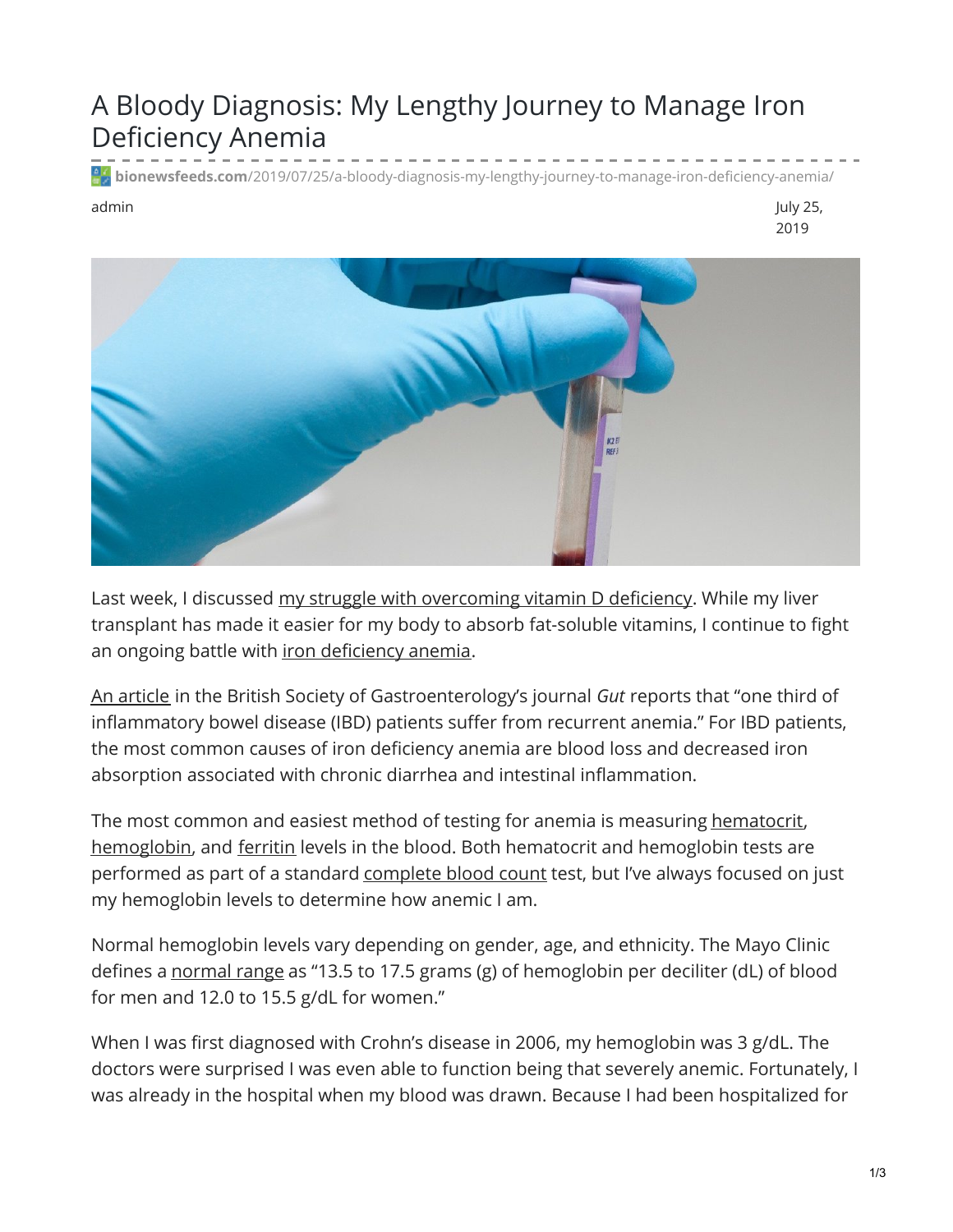[sepsis](https://www.mayoclinic.org/diseases-conditions/sepsis/symptoms-causes/syc-20351214), I didn't receive a blood [transfusion](https://www.mayoclinic.org/tests-procedures/blood-transfusion/about/pac-20385168) until the infection cleared and I had become more stable. I think I received at least two or three pints of blood before my hemoglobin increased to an almost normal level. It was a quick fix until my strength returned.

With the severity of my Crohn's and anemia, my discharge orders included a follow-up appointment with a [hematologist](https://www.hematology.org/Patients/Blood-Disorders.aspx) to monitor my iron levels and to check for any other blood abnormalities that may have caused the anemia. While the hematologist discovered no other disorders, my hemoglobin level was still so far below normal that she wanted me to start iron infusions.

The infusions were a new experience for me. My hematologist was part of an oncology center, and I received the infusions alongside cancer patients receiving chemotherapy. It was my first time in any type of infusion center environment. I remember feeling a sense of guilt for being "healthy," sitting among people fighting for their lives.

In retrospect, I now have a better understanding of my disease and realize that I was also seriously ill. Little did I know how many hours of my life I would spend hooked up to an IV having medication pumped through my veins. Looking back, getting those 30-minute iron infusions was like getting a booster shot compared to the 2.5-hour Remicade [\(infliximab\)](https://www.remicade.com/) infusions I get now.

After a few weeks, if not months, of infusions, my hemoglobin was back to a low normal level, and my hematologist discontinued them. I've been taking over-the-counter iron, or [ferrous](https://medlineplus.gov/druginfo/meds/a682778.html) sulfate, ever since. I take a daily dose of two 65 mg tablets along with a vitamin C supplement and orange juice because the ascorbic acid converts the iron into a form that's more readily absorbed by the body.

I also try to eat iron-rich foods such as spinach, dark chocolate, and beef. However, a lot of these foods are high in [potassium](https://ibdnewstoday.com/2019/05/02/ibd-related-diagnosis-youve-gotta-be-kidney-me-renal-effects/) or protein, which I have to watch because of  $m\chi$ decreased kidney function. My balanced meals are literally a balancing act to meet all my nutritional needs while not being detrimental to my health!

And while I no longer suffer from [pagophagia](https://www.ncbi.nlm.nih.gov/pubmed/24850454), the craving and eating of ice associated with anemia, my body can tell when my iron is low. In addition to generally feeling run-down, I'll suddenly crave a thick, juicy steak or hamburger.

With my diet and the supplements, my hemoglobin still only averages around 11 g/dL, which is actually considered the low end of normal at the lab where I get my blood work done. And with the bimonthly labs I get for my team of doctors, my hemoglobin is being carefully monitored for any extreme changes. I'm also due for my annual physical in September, and I'm sure my primary care physician will want to check my ferritin and iron levels for